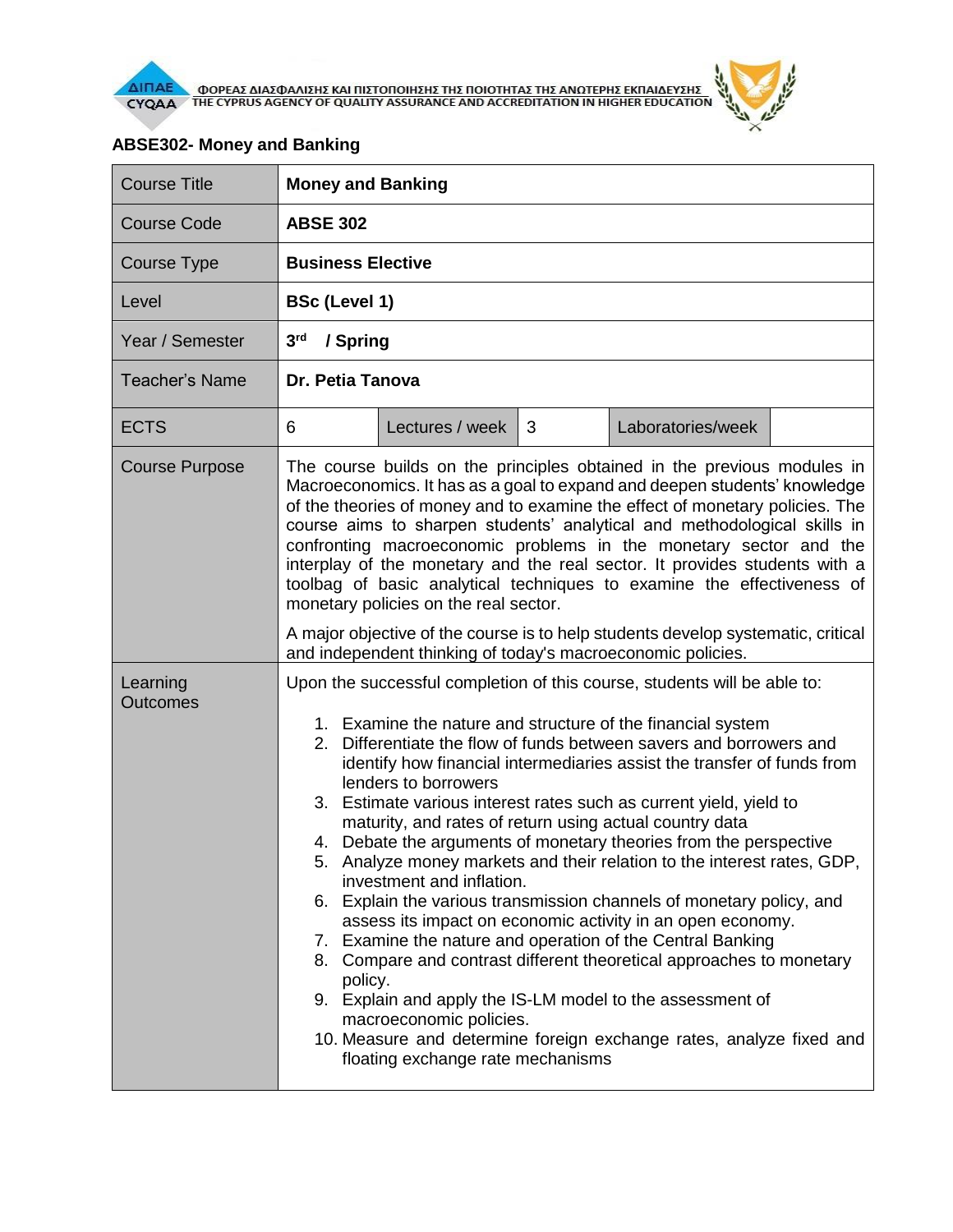



| Prerequisites         | <b>ABSE204</b>                                                                                                                                                                                                                                                                                               | Corequisites | <b>None</b>                                                             |  |  |  |
|-----------------------|--------------------------------------------------------------------------------------------------------------------------------------------------------------------------------------------------------------------------------------------------------------------------------------------------------------|--------------|-------------------------------------------------------------------------|--|--|--|
|                       |                                                                                                                                                                                                                                                                                                              |              |                                                                         |  |  |  |
| <b>Course Content</b> | I. Financial instruments, markets and institutions                                                                                                                                                                                                                                                           |              |                                                                         |  |  |  |
|                       | Define and examine the financial system: money, financial instruments,<br>financial markets, financial institutions, and the central bank.                                                                                                                                                                   |              |                                                                         |  |  |  |
|                       |                                                                                                                                                                                                                                                                                                              |              | Distinguish between financial instruments and analize their attributes. |  |  |  |
|                       | Identify the functions of financial markets and their structure.                                                                                                                                                                                                                                             |              |                                                                         |  |  |  |
|                       | Distinguish between money markets and capital markets                                                                                                                                                                                                                                                        |              |                                                                         |  |  |  |
|                       | Examine the purpose and profile of financial intermediaries and<br>distinguish between banking and non - banking financial institutions.                                                                                                                                                                     |              |                                                                         |  |  |  |
|                       | II. Interest rate measurement and behaviour                                                                                                                                                                                                                                                                  |              |                                                                         |  |  |  |
|                       | Identify different types of interest rates and apply theoretical knowledge<br>in a simulation game.                                                                                                                                                                                                          |              |                                                                         |  |  |  |
|                       | Explain the inverse relationship between yields and bond prices and<br>Calculate present value and yields to maturity of different types of<br>bonds: discount bonds, fixed payment loans, coupon bonds and<br>consols.                                                                                      |              |                                                                         |  |  |  |
|                       | Distinguish between yield on a discount basis and the yield to maturity<br>and apply it in problem solving.                                                                                                                                                                                                  |              |                                                                         |  |  |  |
|                       | Discuss the meaning and importance of yield to maturity vs. current yield<br>vs. holding period return and calculate them in problem solving.<br>Compare and contrast interest rates and returns.                                                                                                            |              |                                                                         |  |  |  |
|                       | Ш.<br>The bond markets                                                                                                                                                                                                                                                                                       |              |                                                                         |  |  |  |
|                       | Identify the decision makers on the bond market and analyze their<br>motivation and factors affecting their behavior.                                                                                                                                                                                        |              |                                                                         |  |  |  |
|                       | Derive the demand curve for bonds in a simulation game and examine<br>factors determining its shifts.<br>Build the curve of bonds supply curve and outline factors affecting its<br>position.<br>Analyze the equilibrium in the bonds market and its dynamics and<br>examine determinants of interest rates. |              |                                                                         |  |  |  |
|                       |                                                                                                                                                                                                                                                                                                              |              |                                                                         |  |  |  |
|                       |                                                                                                                                                                                                                                                                                                              |              |                                                                         |  |  |  |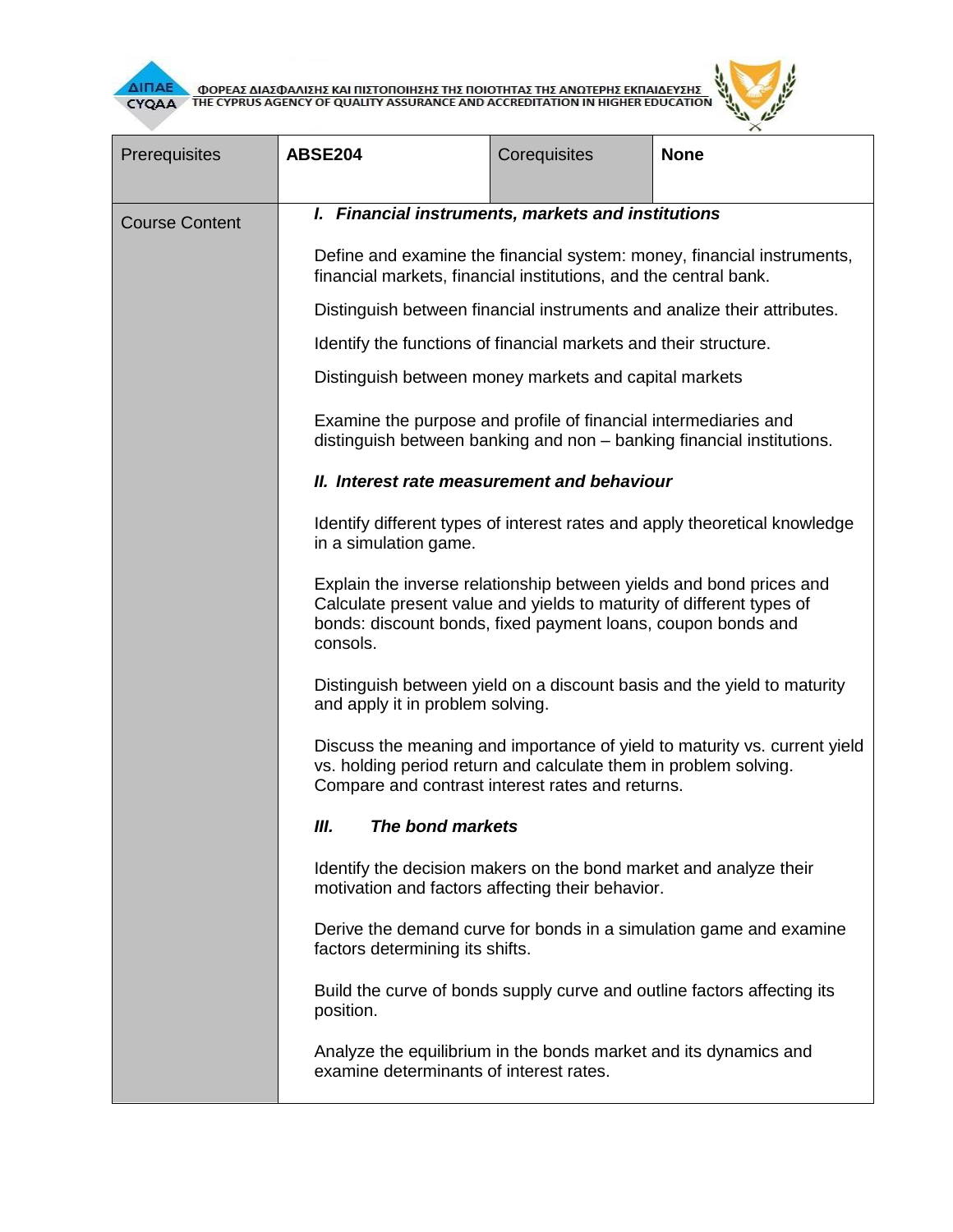



Assess sources of bonds risks and apply it to the analysis of the bond market fluctuations.

#### *IV.Central banking*

Examine the nature and the functions of the Central Bank.

Derive the money multiplier, compare it to the deposit multiplier and analyze its constraints.

Familiarize with the theory of monetary integration and apply it to the assessment of the eurozone current developments

Explain and understand the structure of the Eurosystem and functions of the European central bank and national central banks.

Examine the functions of The Central Bank of Cyprus and discuss empirical evidence.

Discuss the issue of central bank independence.

Critically examine the instruments and effectiveness of the monetary policy of the European central bank based on theory and empirical evidence.

#### *V. The IS-LM model*

Examine the assumptions of the *IS-LM* model and derive the *IS* and the *LM* curves.

Analyze factors determining the shifts in the IS and the LM curves and explain the dynamics of disequilibrium in the monetary sector and in the real sector.

Analyze the dynamics of the IS-LM equilibrium and apply it to the examination of fiscal and monetary policies.

#### *VI.Understanding foreign exchange*

Understand the exchange rates and apply graphical analysis to the equilibrium in the foreign exchange market.

Explain the shape of the foreign exchange supply curve and distinguish between stable and unstable equilibrium.

Identify, classify and analyze factors determining fluctuations in the foreign exchange market.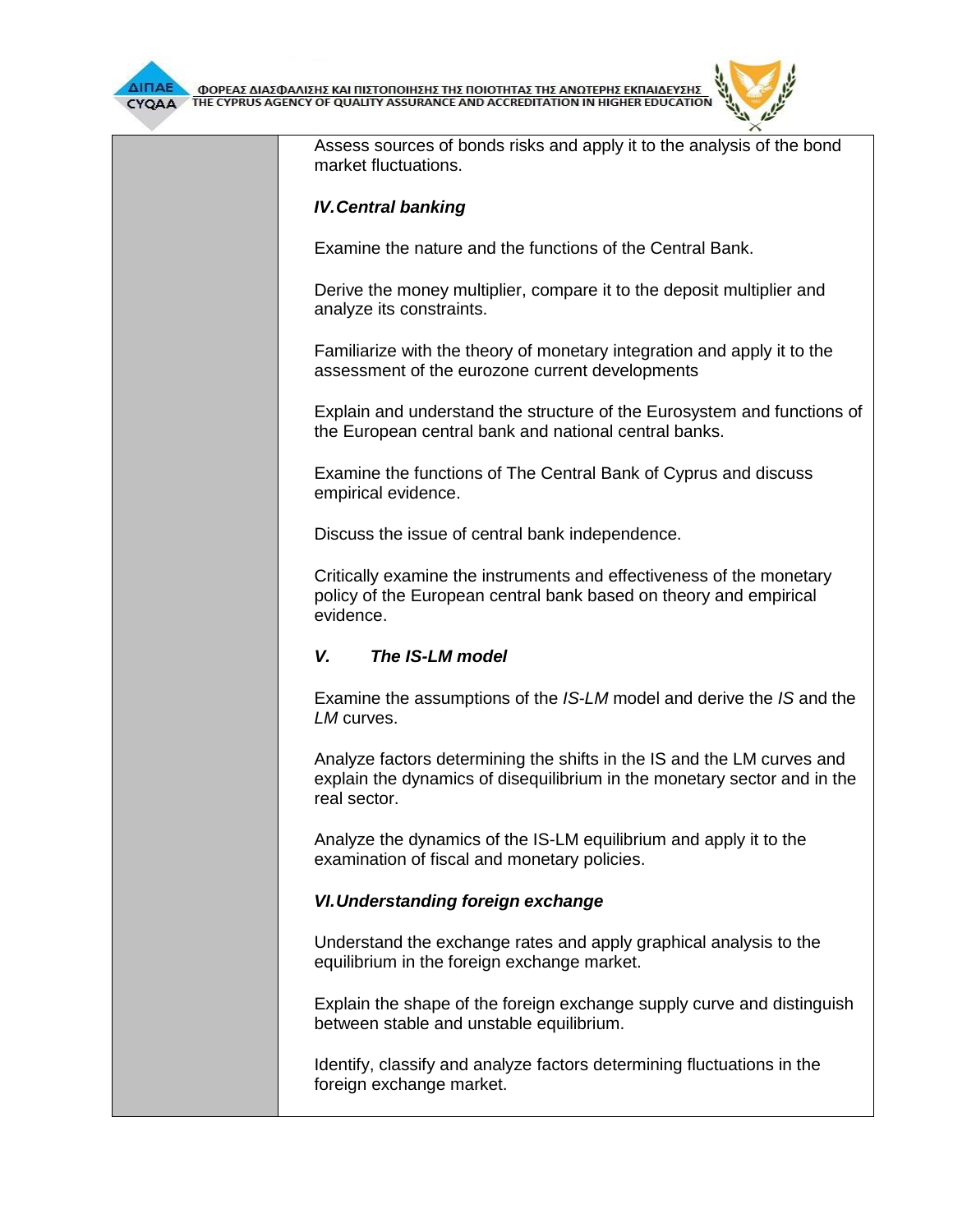